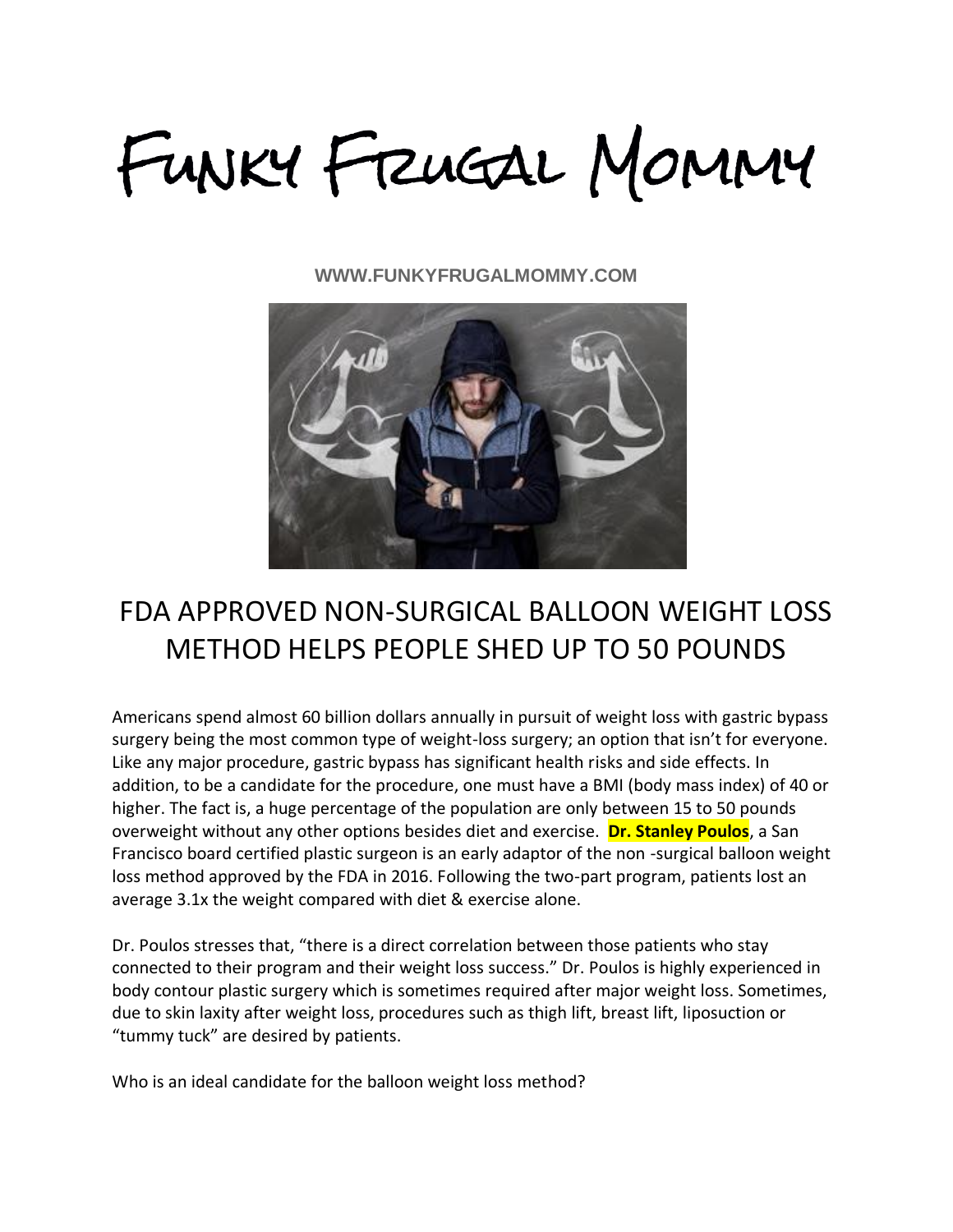It is appropriate for patients with a BMI of 30 to 40 that have not had previous weight loss surgery. Patients diagnosed with bulimia, binge eating, compulsive overeating, high liquid calorie intake habits or similar eating related psychological disorders are not good candidates.

## How does the balloon method work?

This non-surgical outpatient procedure begins with a diagnostic endoscopy to ensure that there are no contraindications and that it is safe to perform. Once the patient is mildly sedated and comfortable, the procedure can begin. The deflated gastric balloon is inserted through the esophagus and into the stomach. A syringe is then used to fill the balloon with a sterile saline solution. Once the weight loss balloon has been filled with saline, it expands to approximately the size of a grapefruit. The entire procedure takes about 20 minutes. Patients can usually return home after the placement or removal procedures within 30 minutes. Over the last 20 years this procedure has helped over 277,000 people. The gastric balloon encourages portion control while patients make healthy changes to diet and lifestyle.

# How long does the balloon stay in place?

The balloon remains in the stomach for the first six months after the procedure. With the stomach balloon and Dr. Poulos' support team, patients usually see the most drastic results in the first six months. It is very important to use this time to develop healthy habits that will continue for not only the 12-month weight loss program, but for the rest of one's life.

## What to expect after the balloon placement.

Over the first 14 days after placement, patients may experience nausea or vomiting. Dr. Poulos recommends a liquid diet for his patients during the first week to help manage these symptoms. Also prescribed are effective anti-nausea drugs to help the patient through the initial stage.

### How is the balloon removed?

Once the stomach balloon has been in place for six months the balloon is removed. The simple and non-surgical procedure is very similar to the placement process. Once the gastric balloon has been removed, it is very important to continue working closely with Dr. Poulos' team and coaches to follow the personal diet and exercise plan provided. This will help to keep you in a positive and healthy mindset while achieving your weight loss goals.

# Additional benefits of the balloon weight loss method.

ü It's been shown that the average person loses 3x more weight with this procedure than with diet and exercise alone. Here are some of the reasons why:

ü Diets can leave you feeling hungry or dissatisfied. This procedure helps by taking up room in the stomach and encouraging portion control.

ü When you're overweight, exercise can be challenging and uncomfortable. With The Balloon Weight Loss Method aiding your weight loss, physical activity can be more comfortable.

ü There are no incisions, stitches, or scars.

ü Unlike gastric bypass surgery, this procedure is not solely for the morbidly obese.

ü The procedure takes 20 minutes and most patients return home the same day.